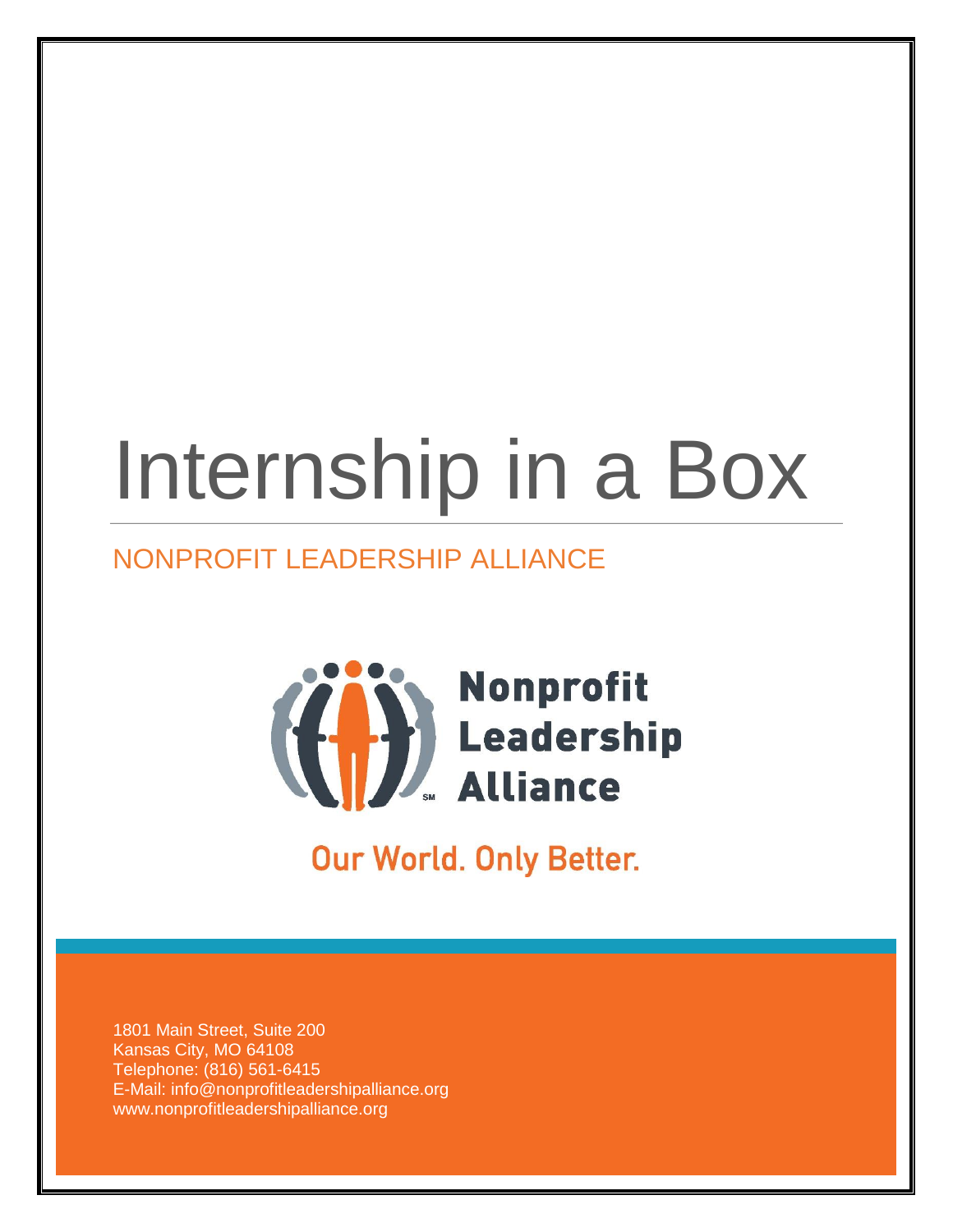

## **Contents**

- **Page 2** Internship in a Box, Getting Started
- **Page 3** Using Internships to Build Your Pipeline
- **Page 4** Documentation Requirements, How Students Gain College Credit
- **Page 5** Sample Position Description
- **Page 6-7** Sample Learning Contract
- **Page 8** Sample Intern Orientation Checklist
- **Page 9** Student Intern Log of Hours
- **Page 10** Host Site Final Evaluation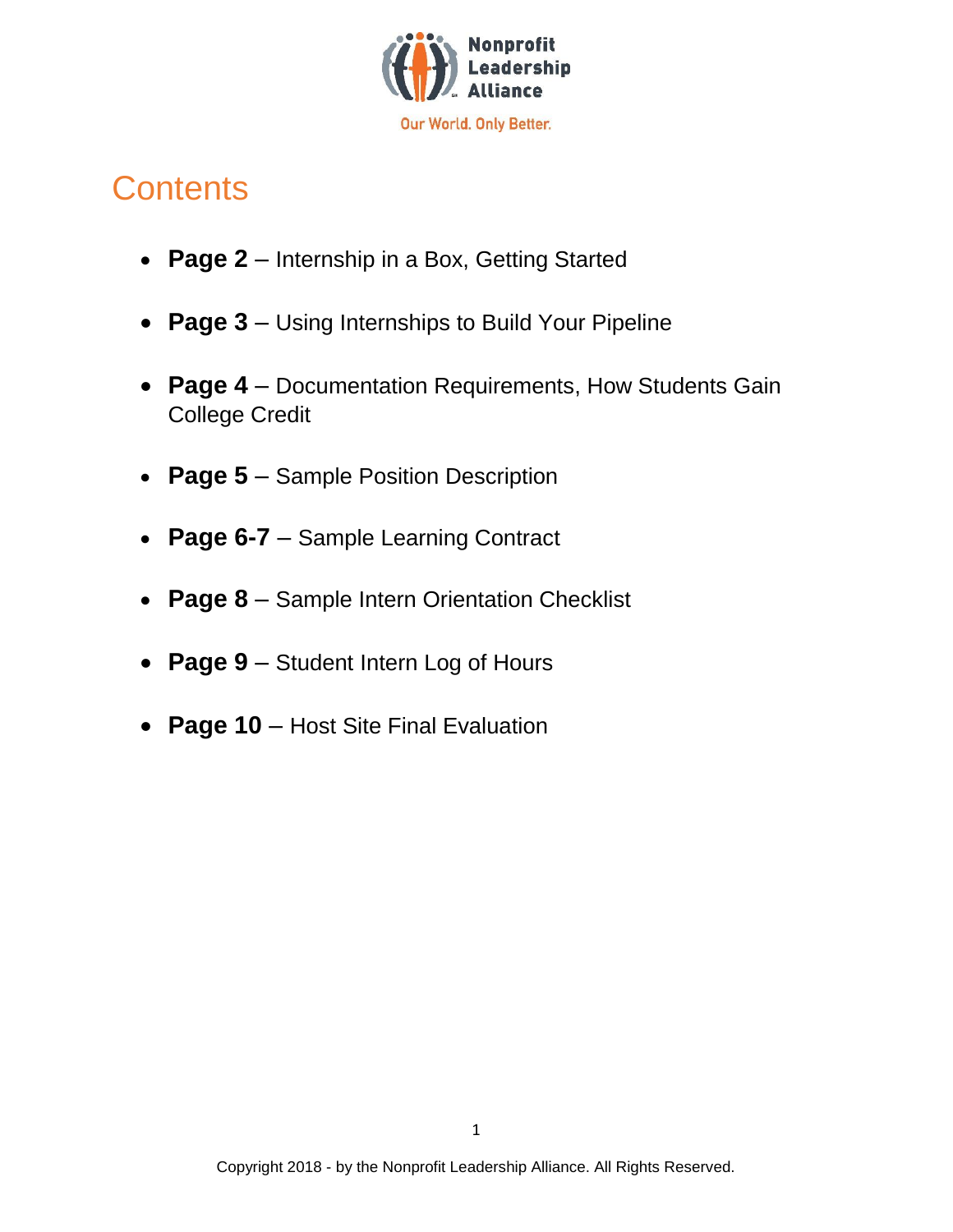

## Internship in a Box

The CNP internship is a form of experiential learning that integrates knowledge and theory learned in the classroom with practical application and nonprofit competency development in a professional setting. Internships give students the opportunity to gain valuable applied experience, demonstrate commitment and professional impact, and make connections in professional fields they are considering for career paths. This also gives employers the opportunity to guide and evaluate talent.

Creating an internship for an Alliance student does come with requirements, which we will walk you through in the following materials. Review these documents to learn the best practices in developing an internship program.

An internship program that provides value to the student and outcomes for the nonprofit are likely to have these features:

- 1. The nonprofit has an **internship supervisor/mentor** who oversees the intern's daily work and also ensures that the training and accommodations prepare him/her for success. In addition to hiring the intern, the supervisor also ensure requirements from the partnering college or university are met.
- 2. Internships are more successful for the student and the nonprofit if they are **paid**. If providing a paid position is an obstacle, please read about stipend opportunities through the **Career Development Award Nonprofit Leaders Program** (Page 13).
- 3. The nonprofit **works with the college or university** to review requirements. The Alliance campuses all require a minimum of 300 hours with some wanting written work and outcomes for students to receive academic credit.
- 4. **Treat the intern as a staff member**. Write a job description, ensure they follow standard job applications and provide a dedicated work space. Invite interns to staff meetings, expose them to board meetings and give performance feedback regularly.

#### **Laying the Foundation Examples of Internships**

An internship consists of one full spring, summer or fall semester. To achieve the required hours, students usually work a minimum of 20 hours a week and up to 40 hours a week.

Alliance students traditionally complete their internships at the end of their senior year and are prepared in 10 core competencies:

- Communication, Marketing and Public Relations
- Cultural Competency and Diversity
- Financial Resource Development and Management
- Foundations and Management of the Nonprofit Sector
- Future of the Nonprofit Sector
- Governance, Leadership and Advocacy
- Legal and Ethical Decision Making
- Personal and Professional Development
- Program Development
- Volunteer and Human Resource Management

To earn the CNP, students require exposure to all competencies. Students should be tasked with strategic projects, such as developing a **new program**, building a **volunteerism department** or fine-tuning **membership recruitment** efforts. Using the internship contract, nonprofit organizations are asked to document how the student will gain exposure and directly apply 3-5 of the competencies.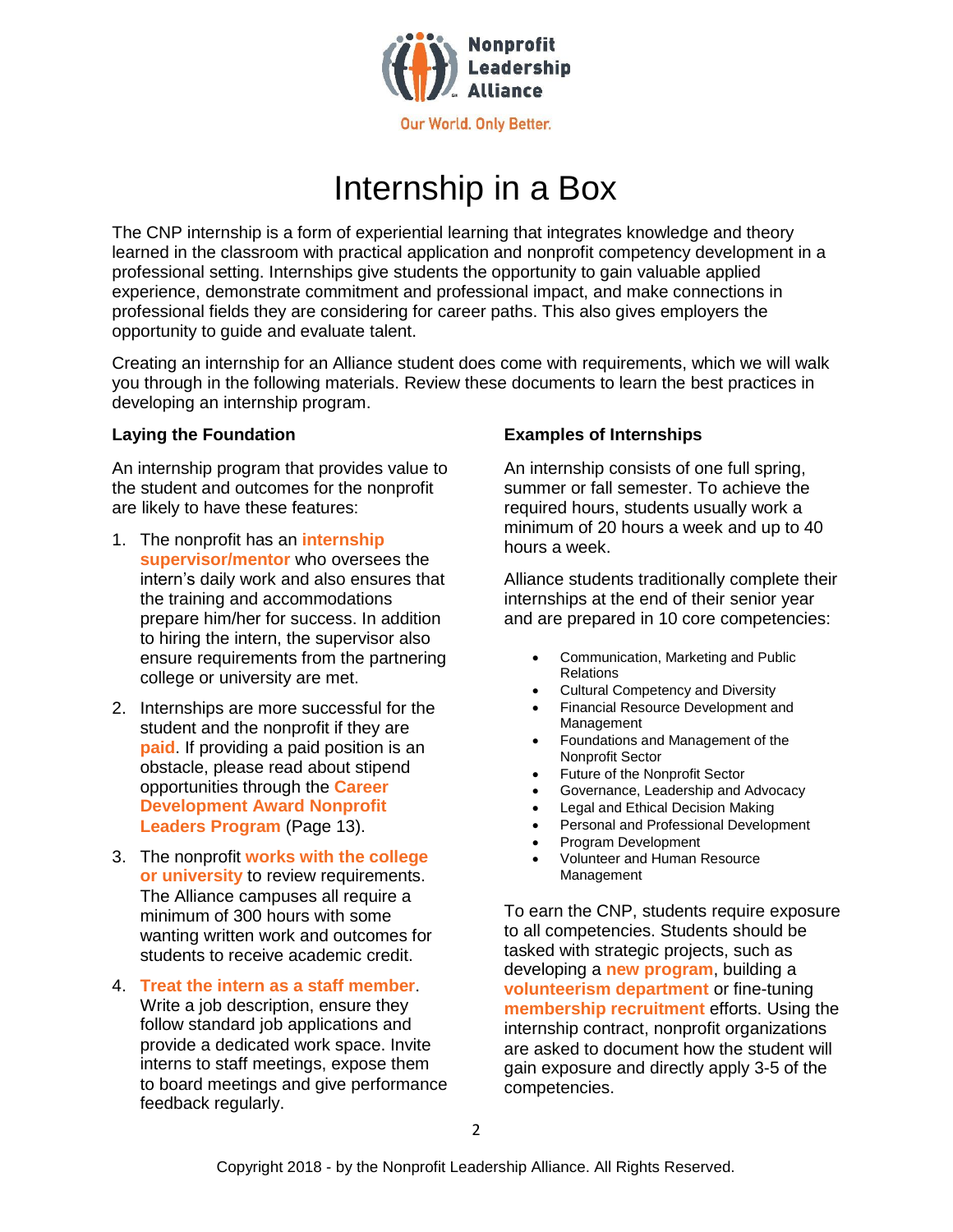

## Using Internships to Build Your Pipeline

## **Placement with Intention**

There are endless needs in nonprofit organizations and simply not enough time to get them all done. Internship candidates are diverse in their skills and ambitions, so it is best to be open-minded when finding the intern's best fit. While you may have a project or program in mind, being able to listen to the candidate's strengths may lead you to creating new ways to produce the same outcomes. Internships should be a win-win for the student and the organization. Focusing on joint success is paramount.

## **Training Tips**

### *Establishing the Relationship*

Taking time on the front end to listen and getting to know your intern will pay off in the long run. The intern supervisor has a mentorship role and should create an environment where the intern feels free to offer ideas and questions without fear of rejection. As a mentor, listen with courtesy and tolerance to any views expressed, however absurd they may seem at first. Condescension, sarcasm, intolerance, and intellectual censorship have no place in this role.

### *Be Cautious: 'War Stories' Can Impede Progress*

Your intern will ask many questions and, as a mentor, you may have answers. Before responding, ask yourself, "Does this answer the question and lead us to a solution, or will my story fall on deaf ears?" Interns will seek organizational history and have a drive to find solutions to age-old problems. Be thoughtful in your answers and open to the intern's feedback. If you do not have an answer, admit it, and then follow up once you find the answer.

#### *From Intern to Employee*

Providing an enriching internship experience now has the potential to provide your organization with competent, bright employees in the future. Invest in interns as you would a staff member, with your time and energy. When the internship comes to a close be sure to keep their contact information; they are the ideal recruits for your next position opening!

## **Get the Best Results**

- Challenge your intern with projects that will help him/her think outside the box.
- Do not assume interns will know how your systems operate (email, databases and phones).
- Be honest and open to their ideas. Provide timely feedback and have an 'open-door' policy.
- Make them a part of the team. Introduce them to everyone and invite them to staff outings. The more integrated they feel, the more effective they will be!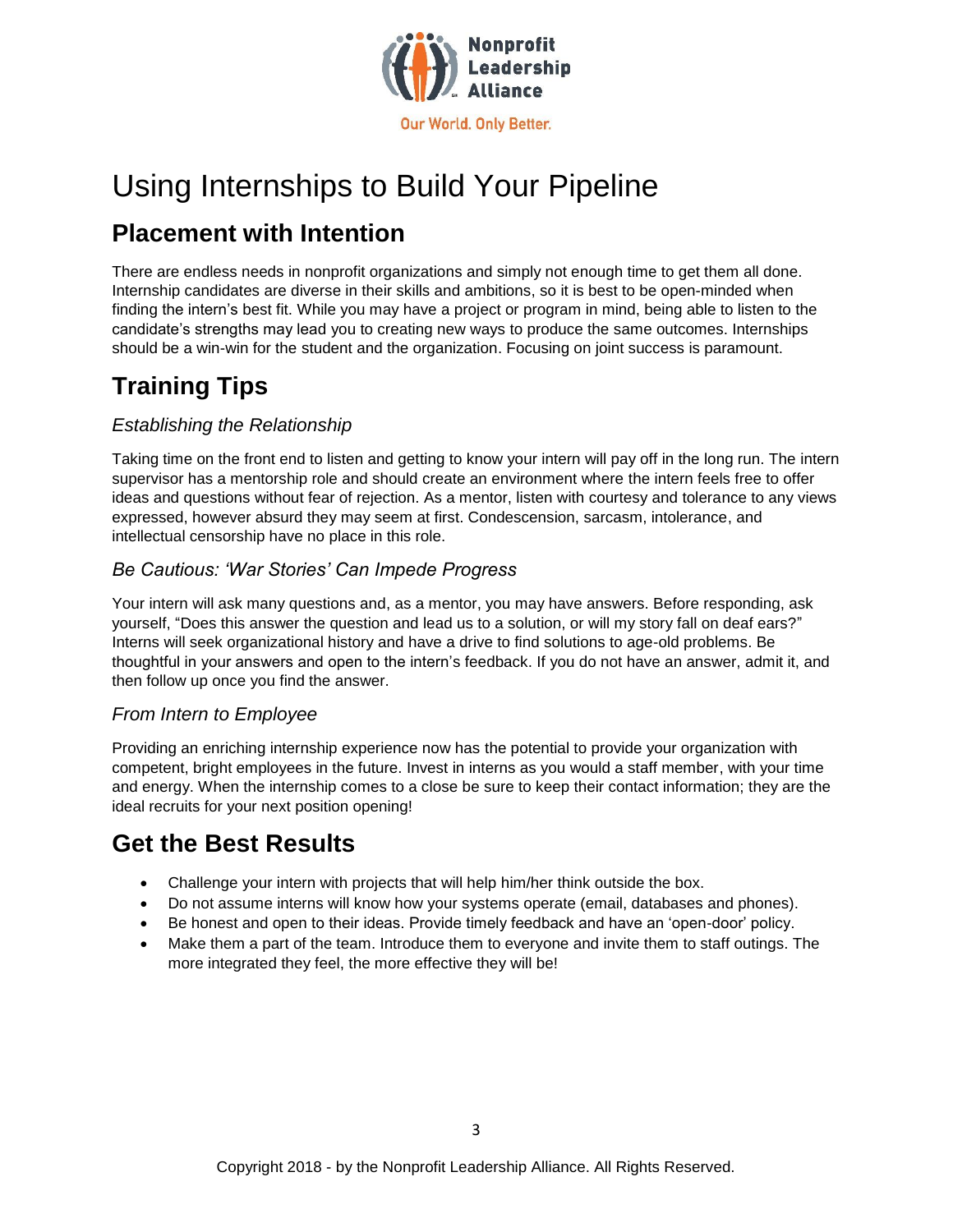

## Documentation Requirements How Students Gain College Credit

At some of the Alliance campus partners, the required internship experience is a college credit course. These students are required to complete additional documentation throughout their internships to achieve college credit.

This will be evidence that the internship experience has provided a practical learning experience that complements classroom lessons. Students should be able to demonstrate that the internship has provided an opportunity for them to apply the knowledge and skills they have gained for a more promising career in the nonprofit sector.

#### **Requirements may include:**

- Periodic status reports
- A final report (see below for sample)
- Copy of the student's final timesheet signed by the internship site supervisor
- Copies of work products generated during the internship experience. Examples of these items include: letters, brochures, flyers, meeting minutes, pictures of events, etc.

#### **Final Report Sample:**

- *Length:* The final report is typically five pages long.
- *Content:* The final report should include the following items:
	- $\circ$  Brief description of the agency. The student may attach appropriate agency materials (brochures, annual report, and other documents relevant to the project or internship).
	- $\circ$  Functional and activity description and what the student learned. These should reflect the learning objectives in the initial learning contract, including the development, planning and implementation of a project.
	- $\circ$  Application of internship experience to coursework. What did the student learn in class that was relevant to the experience? What was similar to what was taught? What was different?
	- $\circ$  Description of the student's career and educational goals and a discussion of how this experience will help meet those goals.

**If your intern has any of these requirements, he/she will make you aware and they will be outlined in the learning contract from the college or university.**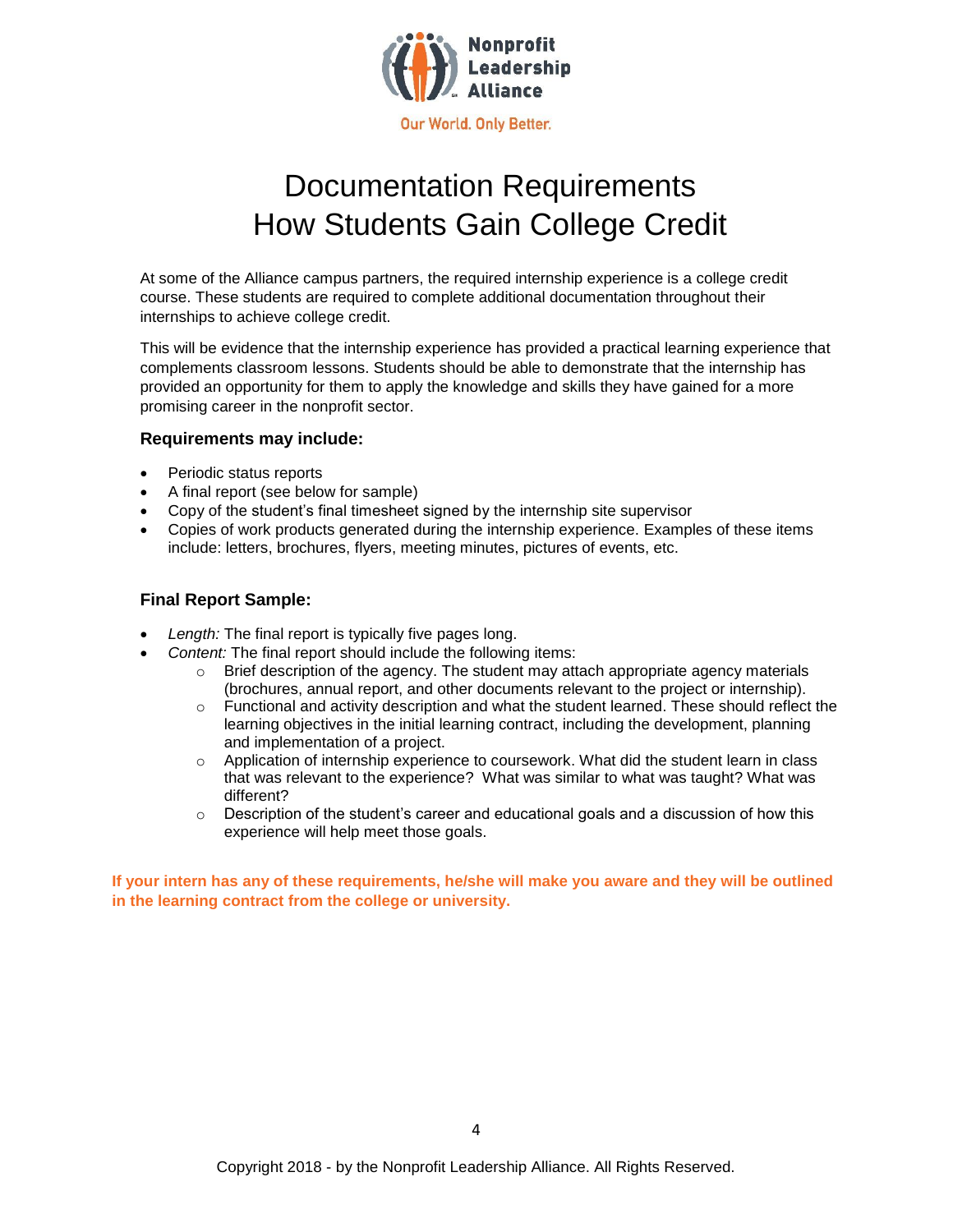

## Sample Position Description

**Position Title:** Intern

**Location:** Name and Location of your organization

**Duration:** Spring 20XX Semester / Summer 20XX Semester / Fall 20XX Semester. 25 hours/week for 12 weeks

[Notes: It is best if you list the duration in academic calendar terms. Internships could be 10-16 weeks, depending on how you would like to structure the hours.]

#### **Job Description**

#### **General Functions**

Write a paragraph summarizing the priorities of the position. In what department will the intern be working and what other professionals will be on the team?

#### **Knowledge, Skills and Abilities**

Degree requirements

Requirements of travel, commute if relevant

Communication skills, analytical skills and technology skills

#### **Essential Functions**

Outline the daily and/or weekly functions required of the intern and meetings he/she will be asked to attend.

#### **Organizational Information**

Include any organizational information that is required for other job descriptions. This position should be held to standard staff expectations, and measureable outcomes should be established. If this position has flexible hours to help the intern meet other student requirements (volunteer work, Greek life, etc.), consider listing your flexible schedule options to broaden your applicant pool.

#### **How to Apply**

List the method for application; interns will be prepared to send a cover letter and resume to a contact listed.

#### **Position Closes**

List an exact date. If you happen to extend the deadline and keep a position open longer, make sure you update the closing date on any job postings.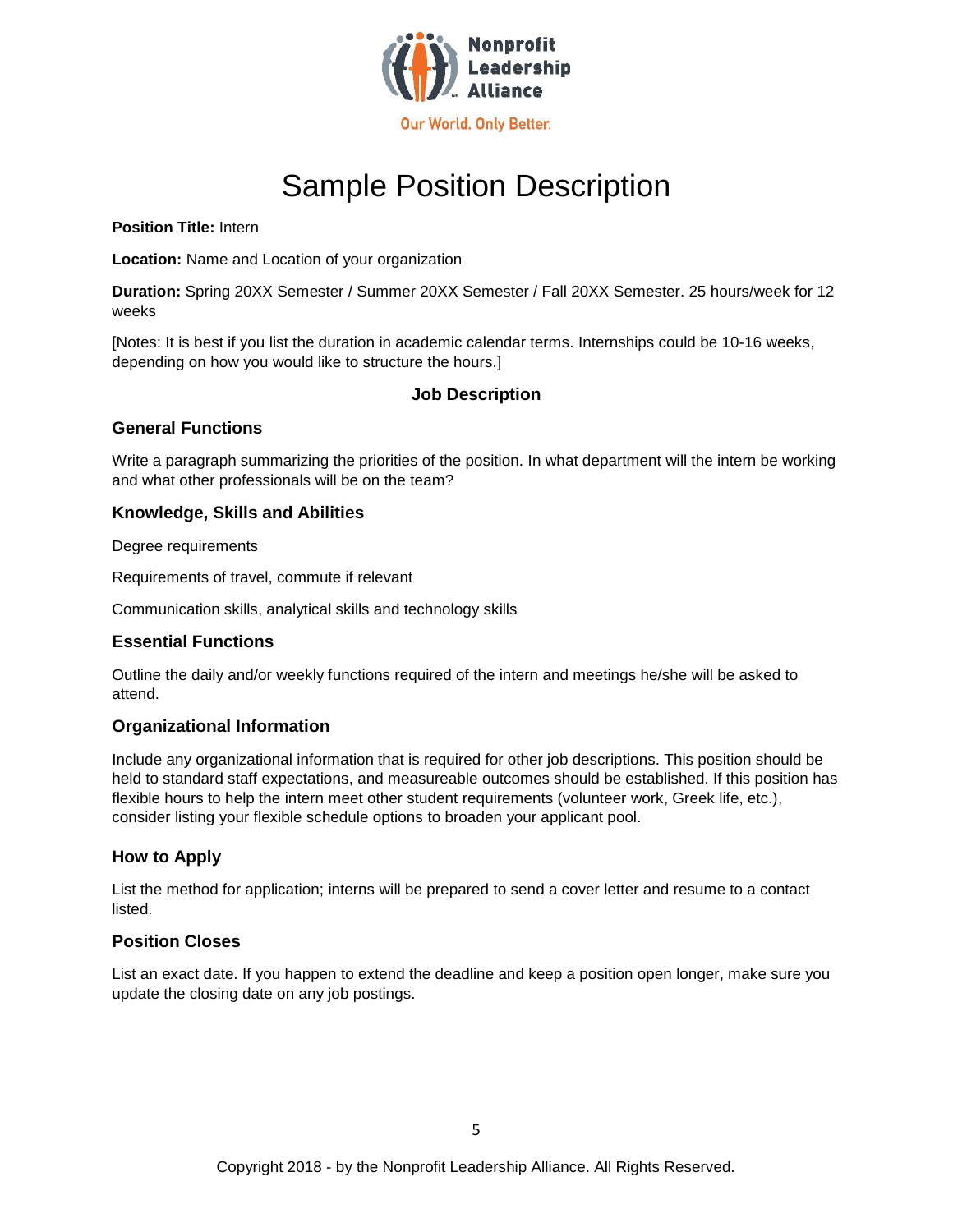

## Sample Campus Learning Contract Nonprofit Leadership Alliance

| Student               | Organization |
|-----------------------|--------------|
| Internship Supervisor | Position     |
| Site Address          | Site Phone   |
| Instructor of Record  | Semester     |

- I. **Description of the Organization.** Please include mission, staff size, target client description and any other pertinent information.
- II. **Student Profile.** Briefly discuss the student's current career/education status, including experiences as a volunteer or paid staff member with nonprofit organizations. Identify classes the student has successfully completed within the academic program and core requirements within the Nonprofit Leadership Alliance Certified Nonprofit Professional (CNP) program.
- III. **Educational Plan.** This portion of the educational contract should be discussed and agreed upon with the internship supervisor.

*The following are the educational goals that the internship is expected to accomplish.*

- 1. Test theories, concepts and philosophies relevant to nonprofit management.
- 2. Test skills in management, supervision and leadership.
- 3. Engage in self-evaluation, and assessment of the internship agency, as well as the nonprofit field.
- 4. Establish positive interpersonal and professional relationships.
- 5. Observe and develop the values and ethics common among nonprofit professionals.
- *6.* Develop, plan and implement an internship project.
- A. Identify three learning objectives for this internship course. These objectives should be related to the student's educational and career goals and should describe what he/she specifically wants to get out of the internship experience.
- 1)
- 2)
- 3)
- B. Describe the internship's functions and specific activities or tasks that will allow the student to reach a better understanding of the Nonprofit Leadership Alliance core competencies for the CNP credential:
	- 1. Communication, Marketing & Public Relations
	- 2. Cultural Competency & Diversity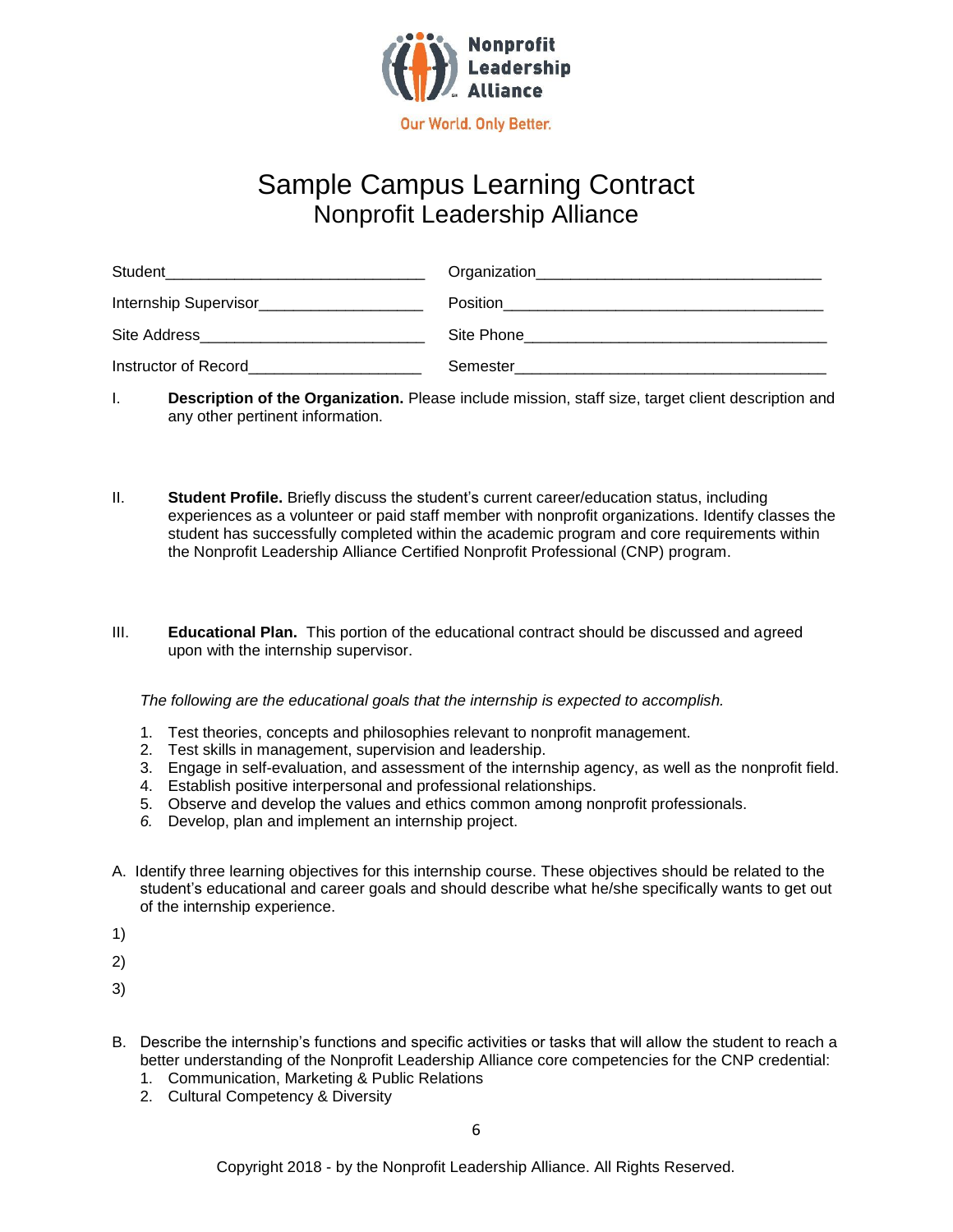

- 3. Financial Resource Development & Management
- 4. Foundations & Management of the Nonprofit Sector
- 5. Future of the Nonprofit Sector
- 6. Governance, Leadership & Advocacy
- 7. Legal & Ethical Decision-Making
- 8. Personal & Professional Development
- 9. Program Development
- 10. Volunteer & Human Resource Management

#### IV. **Employment Details.**

Work schedule (days and hours)

Holiday and sick leave arrangements

Other requirements/arrangements to be made

#### Compensation

#### V. **Evaluation Procedures.**

The student will submit a written status report to the Instructor of Record after each 100 hours completed. The first two reports will be a narrative description of the activities in which he/she has been involved, what he/she is learning through the experience and any questions the intern has regarding the experience or the sector. The final status report will be a reflective paper covering the complete internship experience and how it has contributed to the student's educational goals. (See detailed description of final paper.) Students are also encouraged to contact the Instructor of Record immediately if any problems arise.

#### VI. **Agreement.**

I (student) \_\_\_\_\_\_\_\_\_\_\_\_\_\_\_\_\_\_\_\_\_\_\_\_\_\_, agree that it is my intention to complete this internship to the best of my ability according to the outlined guidelines and procedures.

| (Student)                  | (date) |
|----------------------------|--------|
| (Supervisor)               | (date) |
| (Alliance Campus Director) | (date) |
| (Instructor of Record)     | (date) |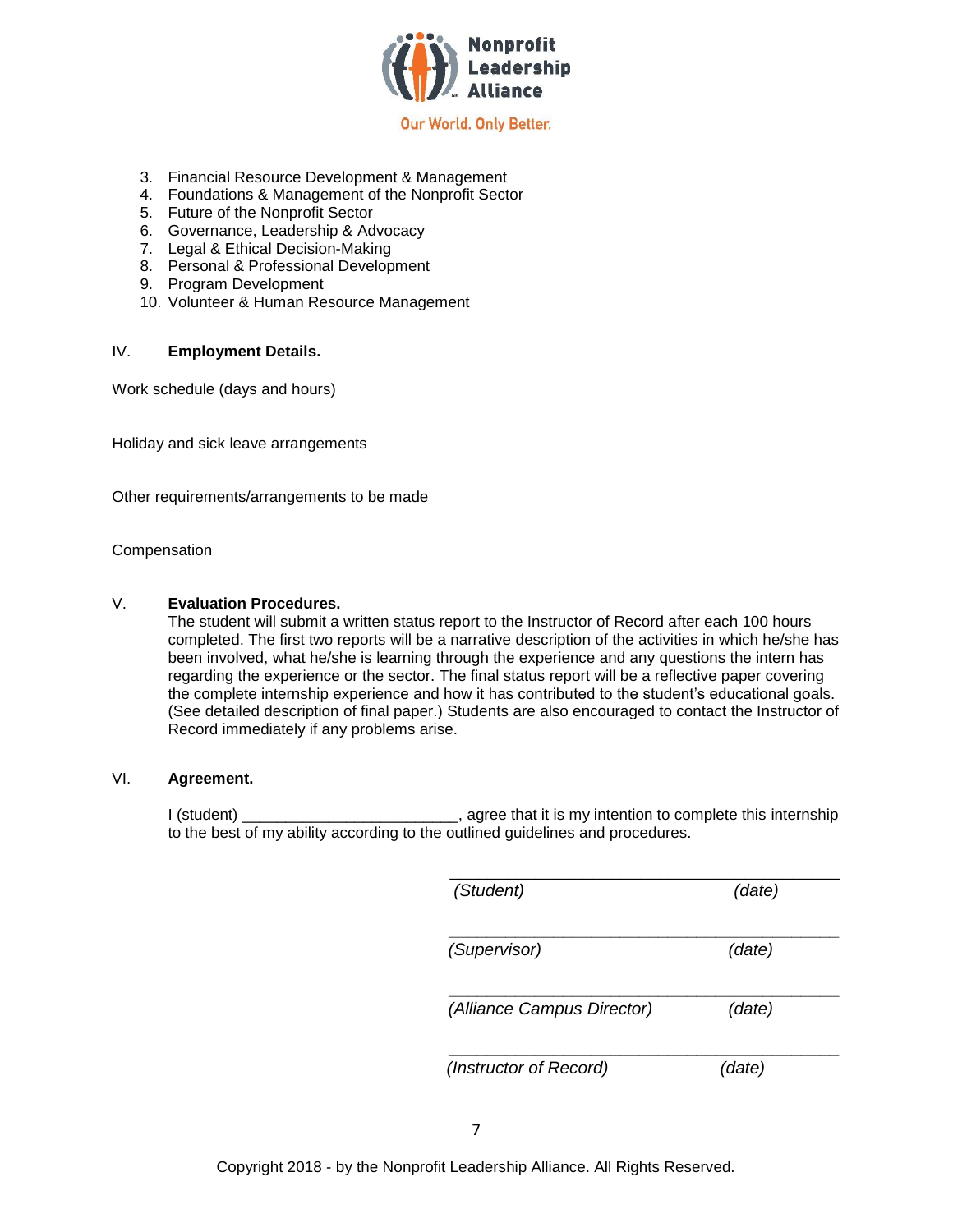

## Sample Intern Orientation Checklist

#### **Before Arrival**

Send the intern:

|                           | Directions and/or a simple map to the facility                                                                         |  |  |
|---------------------------|------------------------------------------------------------------------------------------------------------------------|--|--|
|                           | Dress code expectations                                                                                                |  |  |
|                           | Instructions for arrival on the first day (name and phone number of supervisor, where to<br>go first, map of facility) |  |  |
| Have Ready for the Intern |                                                                                                                        |  |  |
|                           | Dedicated computer and work area                                                                                       |  |  |
|                           | Onboarding/training agenda                                                                                             |  |  |
|                           | Assigned telephone extensions and training in using the phone system                                                   |  |  |
|                           | Security cards/codes and written procedures (if applicable)                                                            |  |  |
|                           | New-hire paperwork (if applicable)                                                                                     |  |  |
| <b>Upon Arrival</b>       |                                                                                                                        |  |  |
|                           | Introduce to other staff in the building                                                                               |  |  |
|                           | Orientation to his/her workspace                                                                                       |  |  |
|                           | Review onboarding and training agenda                                                                                  |  |  |
|                           | Review of organization's strategic plan, mission, vision etc.                                                          |  |  |
|                           | Review of organizational chart                                                                                         |  |  |
|                           | Review security and emergency procedures                                                                               |  |  |
| <b>Facility Tour</b>      |                                                                                                                        |  |  |
|                           | Cafeteria or break room, restrooms                                                                                     |  |  |
|                           | Resource room – printer, paper, office supplies                                                                        |  |  |
|                           | Program space, if applicable                                                                                           |  |  |

Program space, if applicable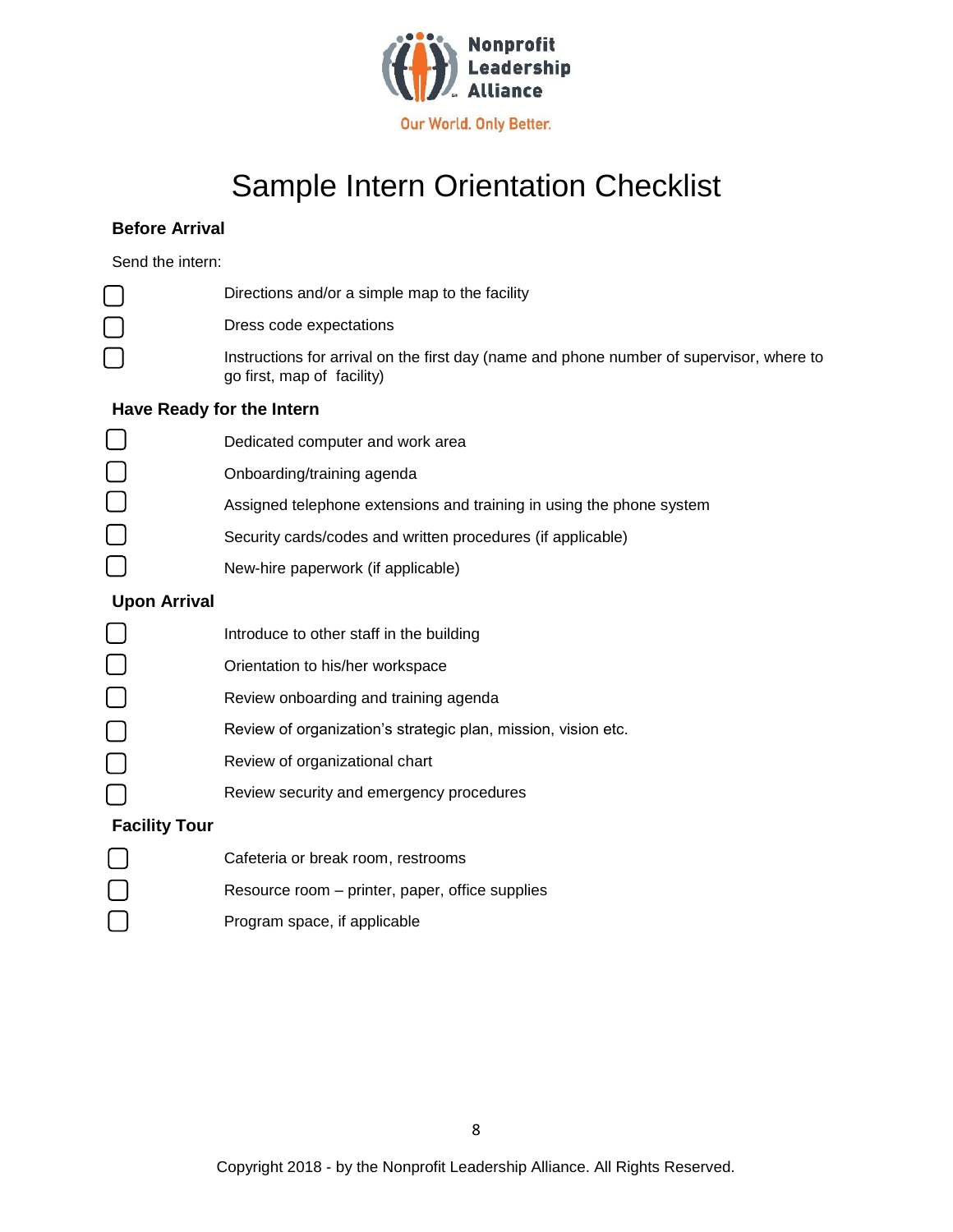

|             |              | STUDENT INTERN LOG OF HOURS     |                              |                                  |
|-------------|--------------|---------------------------------|------------------------------|----------------------------------|
| <b>DATE</b> | <b>HOURS</b> | <b>WORK</b><br><b>COMPLETED</b> | <b>INTERN'S</b><br>SIGNATURE | SUPERVISOR'S<br><b>SIGNATURE</b> |
|             |              |                                 |                              |                                  |
|             |              |                                 |                              |                                  |
|             |              |                                 |                              |                                  |
|             |              |                                 |                              |                                  |
|             |              |                                 |                              |                                  |
|             |              |                                 |                              |                                  |
|             |              |                                 |                              |                                  |
|             |              |                                 |                              |                                  |
|             |              |                                 |                              |                                  |
|             |              |                                 |                              |                                  |
|             |              |                                 |                              |                                  |
|             |              |                                 |                              |                                  |
|             |              |                                 |                              |                                  |